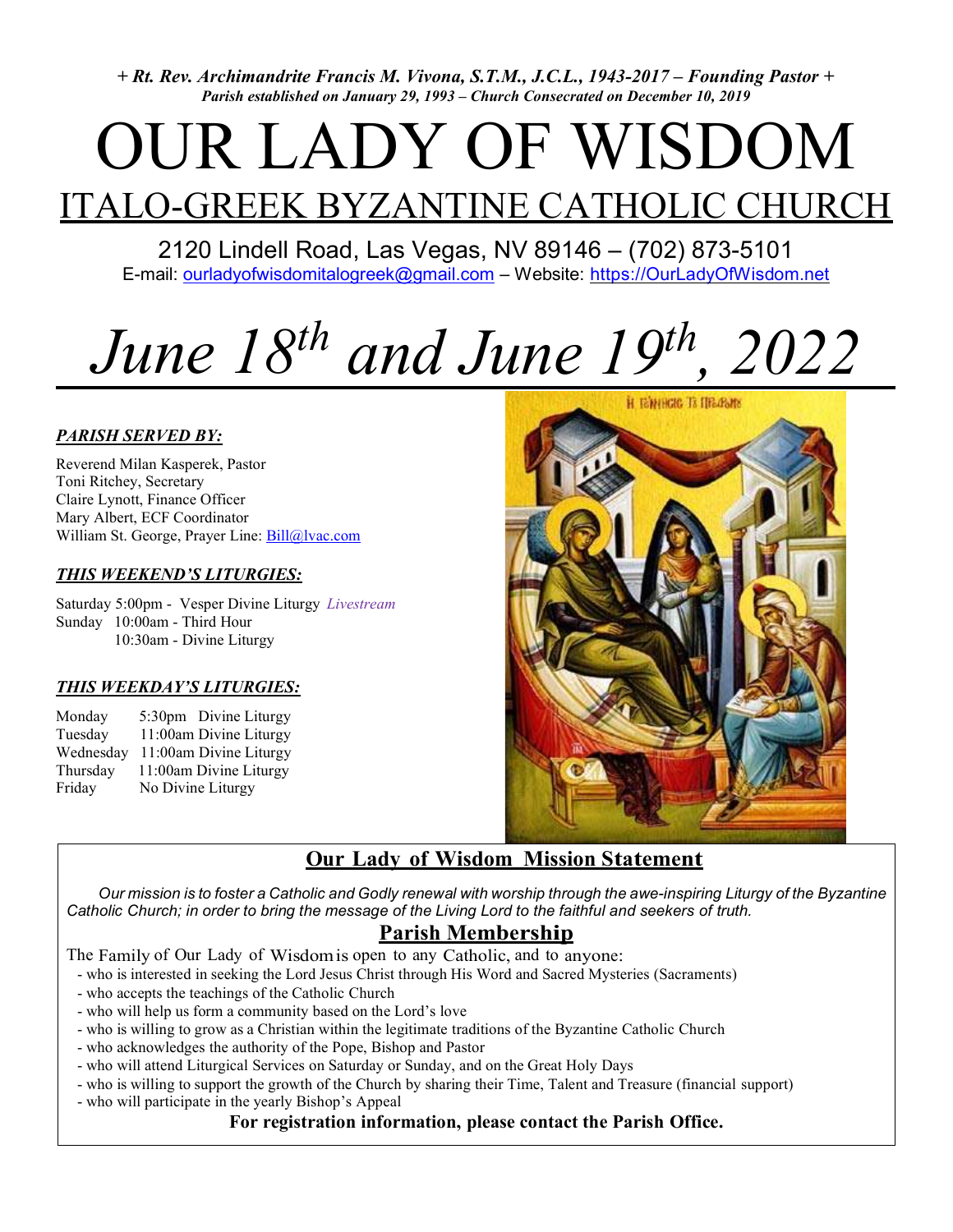#### LITURGICAL SCHEDULE FOR THE WEEK

Saturday, June 18<sup>th</sup> - St. Leontius Martyr 3:00pm Wedding Divine Liturgy Emily and Simeon Readings: Rom 3:19-26; Mt 7:1-8

#### Sunday, June 19th - 2ND SUNDAY AFTER PENTECOST

10:00am Third Hour 10:30am Divine Liturgy Intention: People of Our Lady of Wisdom Reading: Rom 2:10-16; Mt 4:18-23

Monday, June 20th - St. Methodius, Priest-Martyr, Bishop of Patara 5:30pm Divine Liturgy Intention: +Elaine and Healing Chris Lacey Readings: Rom 7:1-13; Mt 9:36-10:8

Tuesday, June 21st - St. Julian of Tarsus, Martyr 11:00am Divine Liturgy Intention: +Ruth Spernak by Steve and Patty Drechsler Readings: Rom 7:14-8:2; Mt 10:9-15

Wednesday, June 22nd - St. Eusebius, Priest-Martyr 11:00am Divine Liturgy Intention: +Michael Spencer Readings: Rom 8:2-13; Mt 10:16-22

Thursday, June 23rd - St. Agrippina, Martyr 5:00pm Vesper Divine Liturgy Intention: People of Our Lady of Wisdom Readings: Rom 8:22-27; Mt 10:23-31

Friday, June 24th - Nativity of St. John the Baptist No Divine Liturgy Readings: Rom 13:11-14:4; Lk 1:5-25.57-68 & 76.80

Saturday, June 25th - St. Febronia, Venerable-Martyr 5:00pm Vesper Divine Liturgy Intention: +Souls of Joseph & Bernice Sikora Readings: Rom 3:28-4:3; Mt 7:24-8:4

#### Sunday, June 26th - 3RD SUNDAY AFTER PENTECOST

10:00am Third Hour 10:30am Divine Liturgy Intention: People of Our Lady of Wisdom Reading: Rom 5:1-10; Mt 6:22-34

18th– St. Leontius, Martyr, suffered torture and death for Christ in Tripoli in Phoenicia about A.D. 76, in the reign of Vespasian, Emperor

19th – St. Jude, Apostle, brother of St. James, the Less and, thus, related to our Lord Jesus, was one of the Twelve. Called also Thaddeus, preached in Mesopotamia and with St. Simon in Persia. Both suffered martyrdom together in Persia. — St. Zosimus, Martyr, was beheaded for the Faith at Spoleto in Italy under Trajan, about A.D. 110.

20th– St. Methodius, Priest-Martyr, Bishop of Patara, in the reign of Aurelian, A.D. 275.

21st– St. Julian of Tarsus, Martyr, a soldier of the Emperor, was cruelly tortured to death for his Christianity.

22nd– St. Eusebius, Priest-Martyr, Bishop of Samosata, contended against the Arians, banished to Thrace, but recalled after four years. Died A.D. 379 or 380. An Arian woman threw a heavy tile from a roof upon his head, thus killing him. — SS. Galacteon and Juliana, Martyrs.

23rd– St. Agrippina, Martyr, endured cruel tortures and death for the faith in the reign of the Emperor Valerian, A.D. 256.

24th– Nativity of St. John the Baptist, the Glorious Prophet and Precursor. Devotion to the Holy Precursor of our Lord was very popular in ancient times and throughout the Middle Ages, in the Latin Rite Church as well.

25th– St. Febronia, Venerable-Martyr, a young nun in her  $20<sup>th</sup>$ year, was a victim of the persecution under Diocletian, A.D. 304, at Sybapolis in Syria.

26th– Our Venerable Father, David, Hermit, was native of Mesopotamia, settled in a solitary place near Thessalonica, where he served God for 70 years. He lived in about the 5th century.

> Glory to Jesus Christ! Glory to Him Forever!

#### SECOND SUNDAY AFTER PENTECOST – June 19, 2022

"Immediately they left their nets and followed him." Hearing the call, Peter, Andrew, James and John left one calling to become fishers of men. The life of prayer and devotion in monasticism and holy orders is a special way to live this calling. Is Christ calling you to do the same? Contact the Vocations Office at 206-329-9219 or email: *vocations@ephx.org* 

Services will be Livestream according to the bulletin. Please go to our website for the Livestream links at https://ourladyofwisdom.net

EPARCHIAL APPEAL 2022. All parishioners received in the mail Bishop Olmsted's letter and pledge form. Please kindly support to your best ability our Parish goal of \$30,739.19. THANK YOU for your contributions. As of April 29, 2022, we have reached \$15,916.00 of our goal with 33 families or 51.78% participation.